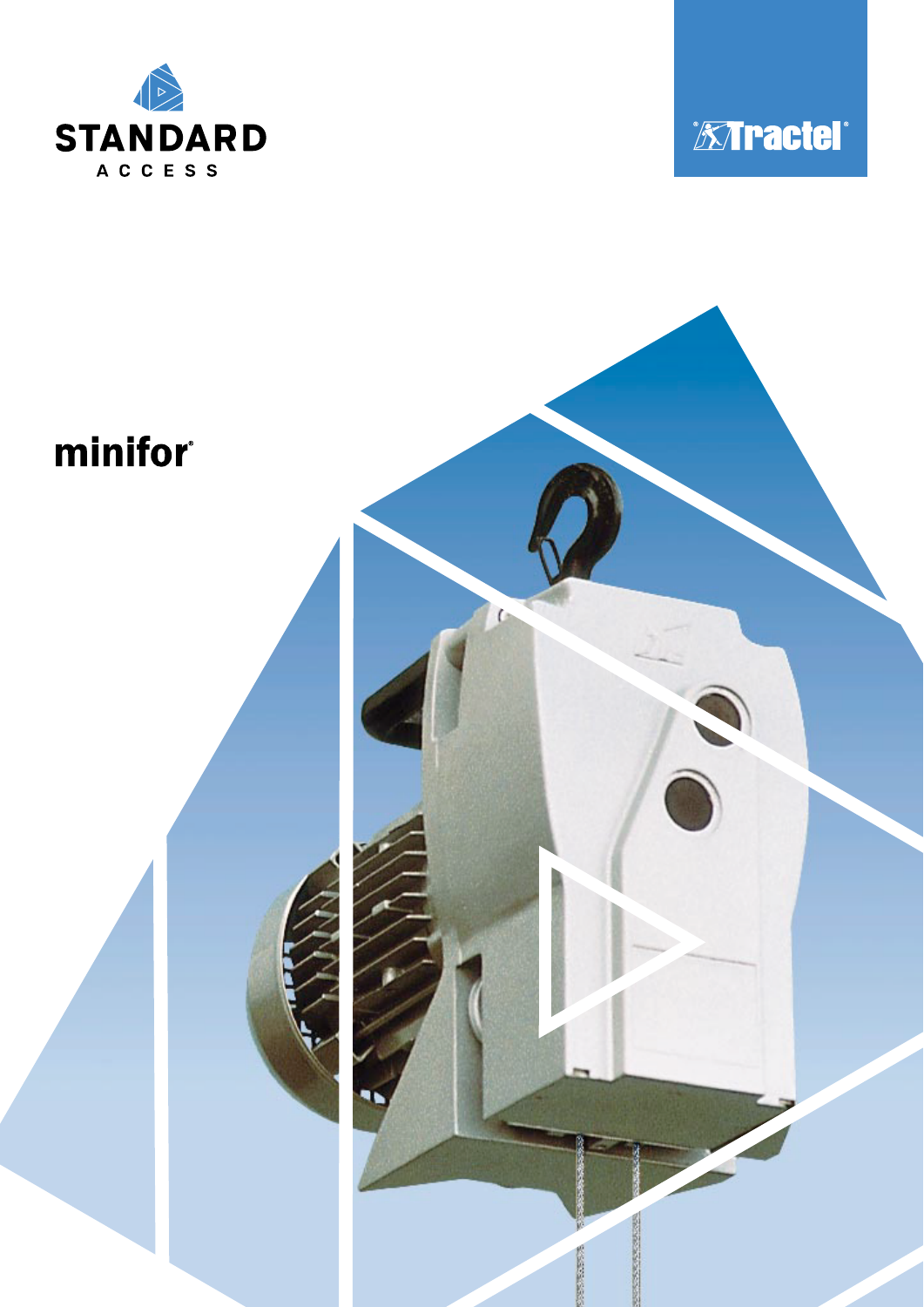# minifor® TR 10 - TR 30

With its simple and efficient design, the minifor range makes it easy for you to choose the right hoist for your applications.

### **These two versions give you:**

- unlimited length of hoist cable, adapted to the requirement
- light, easy to handle aluminium alloy design
- integral handle for easy carrying
- suitable for building sites, fast setup
- efficient operation with swivelling suspension hook
- extremely good weight/power ratio
- reduced maintenance
- quiet operation (70 dB)
- operational safety :
	- upper and lower limit switches
	- brake motor
	- pendant control with emergency stop
	- CE socket

Conform to European directive no. 89/392 - 91/368 - 93/44 - 93/68 - 89/336 and to standards EN 50 081-2 and 50 082-2.

### **Options :**

- Spring cable reel, capacity 20 m and 40 m
- 9m/min 3-phase version, 48 VAC control, 0.55 kW motor (TR30 only) - diagram n°1
- Special motors
- Long power supply and remote control cables
- Pulley block kit diagram n°2
- Self-locking hook
- Radio remote control with «lift/lower» function





| <b>Model</b>                           | <b>Unit</b>     | <b>TR 10</b>                   | <b>TR 30</b>                                                                                                                            |
|----------------------------------------|-----------------|--------------------------------|-----------------------------------------------------------------------------------------------------------------------------------------|
| Hoisting capacity                      | kq              | 100                            | 300                                                                                                                                     |
| <b>Hoisting Speed</b>                  | m/min           | 15                             | 5 single ph. 9-3<br>phase                                                                                                               |
| Weight of Hoist                        | kq              | 20                             | 20.2                                                                                                                                    |
| Dimensions mm                          | mm <sub>5</sub> | 355 x 420 x 180 Cable diameter |                                                                                                                                         |
| Cable weight (per<br>m)                | kg              | 0.105                          |                                                                                                                                         |
| Motor power<br>Single phase<br>3-phase | kW<br>kW        | 0.37<br>0.55                   |                                                                                                                                         |
| Cable breaking load<br>factor 5        | kg              | 1500                           |                                                                                                                                         |
| Power Supply<br>Single<br>3-phase      |                 |                                | 115 V - 50 & 60 Hz - 230 - 50 Hz<br>230 - 400 V - 50 Hz                                                                                 |
| Operating factor                       | %               | 40                             |                                                                                                                                         |
| Double insulated<br>control pendant    |                 | IP 65 - 3 controls             |                                                                                                                                         |
| Degree of<br>protection                |                 | IP 55                          |                                                                                                                                         |
| Current with brake<br>motor            | А               |                                | 7.5 at 115 V - 50 Hz single phase<br>9 at 115 V - 60 Hz single phase<br>4 at 230 V - 50 Hz single phase<br>1.8 at 400 V - 50 Hz 3-phase |





1. Direct traction 2. Double tackle

pulley block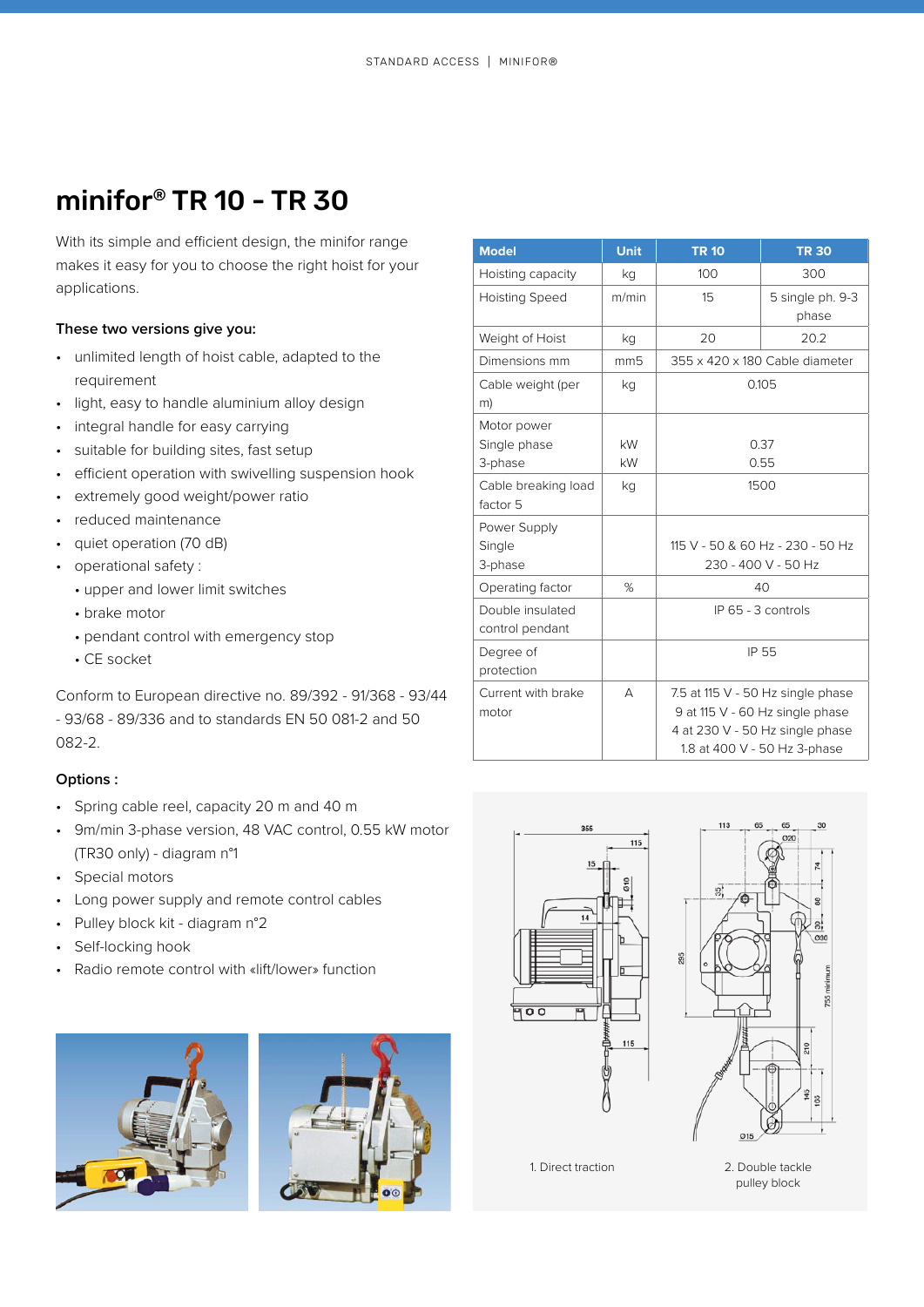# minifor® TR 30S - TR 50



Have been designed to be compatible with the new techniques for high level building sites, to povide you with the best service:

- integral handle for easy carrying
- unlimited length of hoist cable, adapted to the requirement
- suitable for building sites, fast setup
- efficient operation with swivelling suspension hook
- extremely good weight/power ratio
- reduced maintenance

### **Operational safety :**

- upper and lower limit switches
- brake motor
- pendant control with emergency stop
- CE socket

Conform to European directive no. 89/392 - 91/368 - 93/44 - 93/68 - 89/336 and to standards EN 50 081-2 and 50 082-2.

## **Options :**

• Metal storage case

| <b>Model</b>                           | <b>Unit</b> | <b>TR 30S</b>                                                                                                                          | <b>TR 50</b>                                          |
|----------------------------------------|-------------|----------------------------------------------------------------------------------------------------------------------------------------|-------------------------------------------------------|
| Hoisting capacity                      | kq          | 300                                                                                                                                    | 500                                                   |
| <b>Hoisting Speed</b>                  | m/min       | 13                                                                                                                                     | 7                                                     |
| Weight of Hoist                        | kq          | 31.6                                                                                                                                   | 31.6                                                  |
| Dimensions of Hoist                    | mm          | $427 \times 200 \times 412$                                                                                                            |                                                       |
| Cable Diameter                         | mm          | 6.5                                                                                                                                    |                                                       |
| Motor power<br>Single phase<br>3-phase | kW<br>kW    | 1.1<br>1.1                                                                                                                             |                                                       |
| Cable breaking load<br>factor 5        | kq          | 2500                                                                                                                                   |                                                       |
| Power Supply<br>Single<br>3-phase      |             |                                                                                                                                        | 115 V - 50 & 60 Hz - 230 - 50 Hz<br>230-400 V - 50 Hz |
| Operating factor                       | %           | 40                                                                                                                                     |                                                       |
| Double insulated<br>control pendant    |             | $IP$ 65 - 3 controls                                                                                                                   |                                                       |
| Degree of<br>protection                |             | IP 55                                                                                                                                  |                                                       |
| Current with brake<br>motor            | А           | 18 at 115 V - 50 Hz single phase<br>20 at 115 V- 60 Hz single phase<br>9 at 230 V - 50 Hz single phase<br>3.4 at 400 V - 50 Hz 3-phase |                                                       |